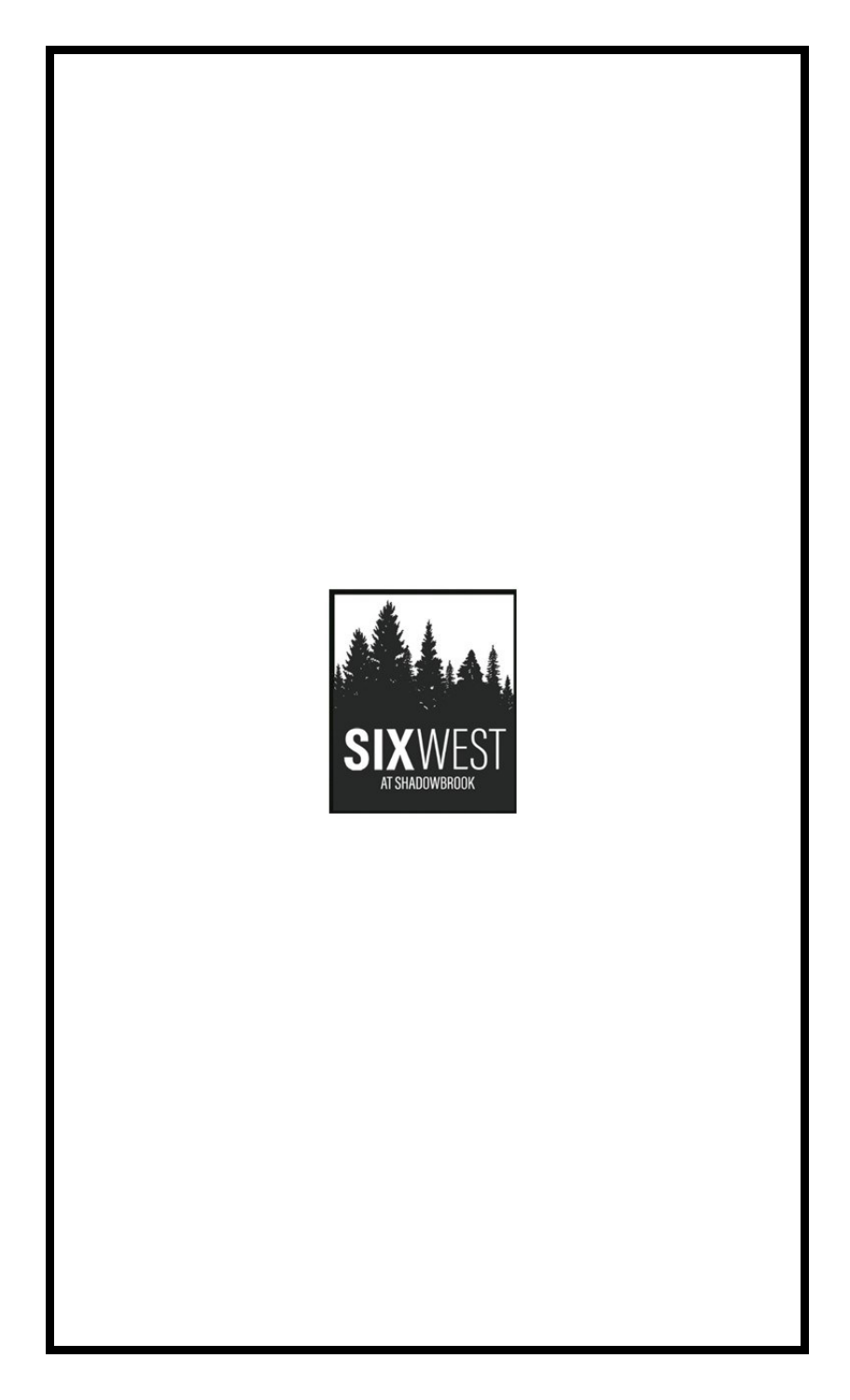### **APPETIZERS**

Battered Cauliflower Bites with Spicy Asian Glaze—\$10.00

Colossal Pretzel for Two, with a Creamy Cheese and Ale Sauce — \$15.00

Buffalo Pulled Chicken Nachos, Melted Cheddar and Jalapenos—\$14.00

Caprese Flatbread, Tomato, Basil and Mozzarella — \$14.00

Fried Provolone over Balsamic Glazed Greens— \$12.00

Seared Ahi Tuna with Spicy Peanut Sauce and Asian Slaw—\$15.00

One Dozen Steamed Clams in Garlic, White Wine and Fresh Herb Broth — \$14.00

Pulled Chicken Quesadilla with Pico de Gallo and Sour Cream—\$14.00



**Traditional Wings**—\$15.00 per Dozen Crispy Coated with Choice of Mild, Hot, Garlic Parmesan, BBQ, Spicy Asian Glaze or Maple Bourbon Glaze

**3/4 Boneless Chicken Bites**— \$14.00 Crispy Fried with Choice of Mild, Hot, Garlic Parmesan, BBQ, Spicy Asian Glaze or Maple Bourbon Glaze

**8 Buffalo Shrimp**—\$15.00 Broiled in our House Recipe of Hot or Mild Wing Sauce

## **SOUP and SALADS**

**Classic Baked French Onion Soup—\$8.00** House Made Croutons with Melted Swiss and Provolone

**House Salad—\$9.00**

Marinated feta cheese, kalamata olives, grape tomatoes, red onion, and cucumber over mixed greens tossed in extra virgin olive oil and lemon **Add Shrimp \$6.00 or Chicken \$4.00**

**Classic Caesar Salad —\$9.00**  Seasoned Croutons and Shredded Parmesan, served with Parmesan Crisp **Add Shrimp \$6.00 or Chicken \$4.00**

**Grilled Salmon Salad—\$15.00** 

Over Mixed Greens with Eggs, Grape Tomatoes, Cucumber, Kalamata Olives and White Balsamic

**Cobb Salad — \$15.00** 

Hard Boiled Egg, Chopped Bacon, Avocado, Tomatoes, Cucumbers, Turkey, Bleu Cheese and Red Onion over Mixed Greens served with Buttermilk Ranch

Consuming raw or undercooked meats, poultry, seafood, shellfish, or eggs may increase your risk of foodborne illness.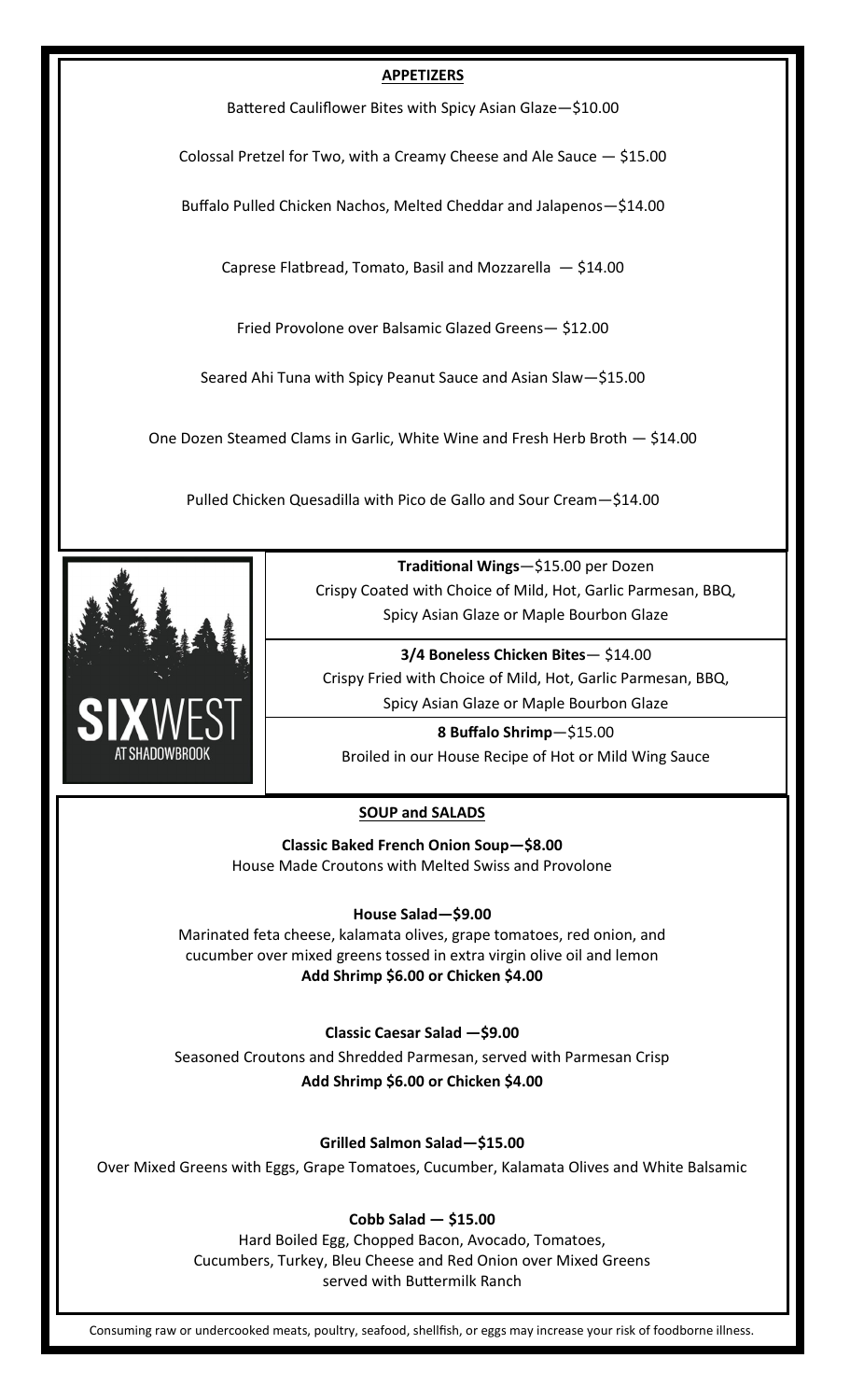#### **SANDWICHES**

Served with House Made Potato Chips—Substitute Fries or Malt Vinegar Slaw for \$2.00

**Six West Cheesesteak**—Shaved Sirloin Steak with Caramelized Onions, Provolone Cheese and our House Made Steak Sauce on a Sub Roll—\$15.00

> **Crispy Chicken Sandwich**—Hand Battered , with Lettuce, Tomato, Pickles and Honey Dijon Mayonnaise on a Brioche Bun—\$13.00

**Shadow Brook Club Sandwich**– Turkey on Multigrain Bread, with Lettuce, Tomato, Red Onion, Bacon and a Mild Roasted Garlic Mayonnaise—\$12.00

**Brook Burger**—Half Pound Fresh Beef, topped with Lettuce, Tomato, Red Onion & Pickles, Bacon, Cheddar Cheese, and our House Made Steak Sauce and Seasoned French Fries—\$15.00

**Tavern Burger** — Quarter Pound Patty, Lettuce, Tomato, Onion and American Cheese — \$10.00

**French Dip Sandwich**—Roasted Beef Au Jus, Swiss Cheese, and a Horseradish Mayonnaise on a Rustic Sub Roll—\$15.00

**Grilled Chicken Caesar Wrap**—Crisp Romaine, Parmesan Cheese, and Creamy Caesar Dressing— \$12.00

**Grilled Chicken Avocado Wrap**— with Bacon, Avocado ,Lettuce, Tomato, and a Dijon Mayonnaise— \$14.00

**Classic Reuben** — Corned Beef, Thousand Island Dressing, Swiss Cheese and Sauerkraut on Grilled Rye—\$15.00

**Shrimp Wrap**— Grilled Shrimp, Asian Slaw, and a Wasabi Mayonnaise in a Red Pepper Tortilla — \$12.00

**Mushroom Ciabatta** —Grilled Portabella, Roasted Peppers, Melted Provolone, Basil Pesto, with a Balsamic Drizzle— \$12.00

**Crispy Fish Sandwich**— with Malt Vinegar Slaw on a Buttery Brioche Bun with House Made Tartar Sauce and Chesapeake Seasoned French Fries—\$12.00



**Ask your server about our Dine & Donate fundraising program for non profit organizations. Our way of saying Thank You to the Community!**

Consuming raw or undercooked meats, poultry, seafood, shellfish, or eggs may increase your risk of foodborne illness.